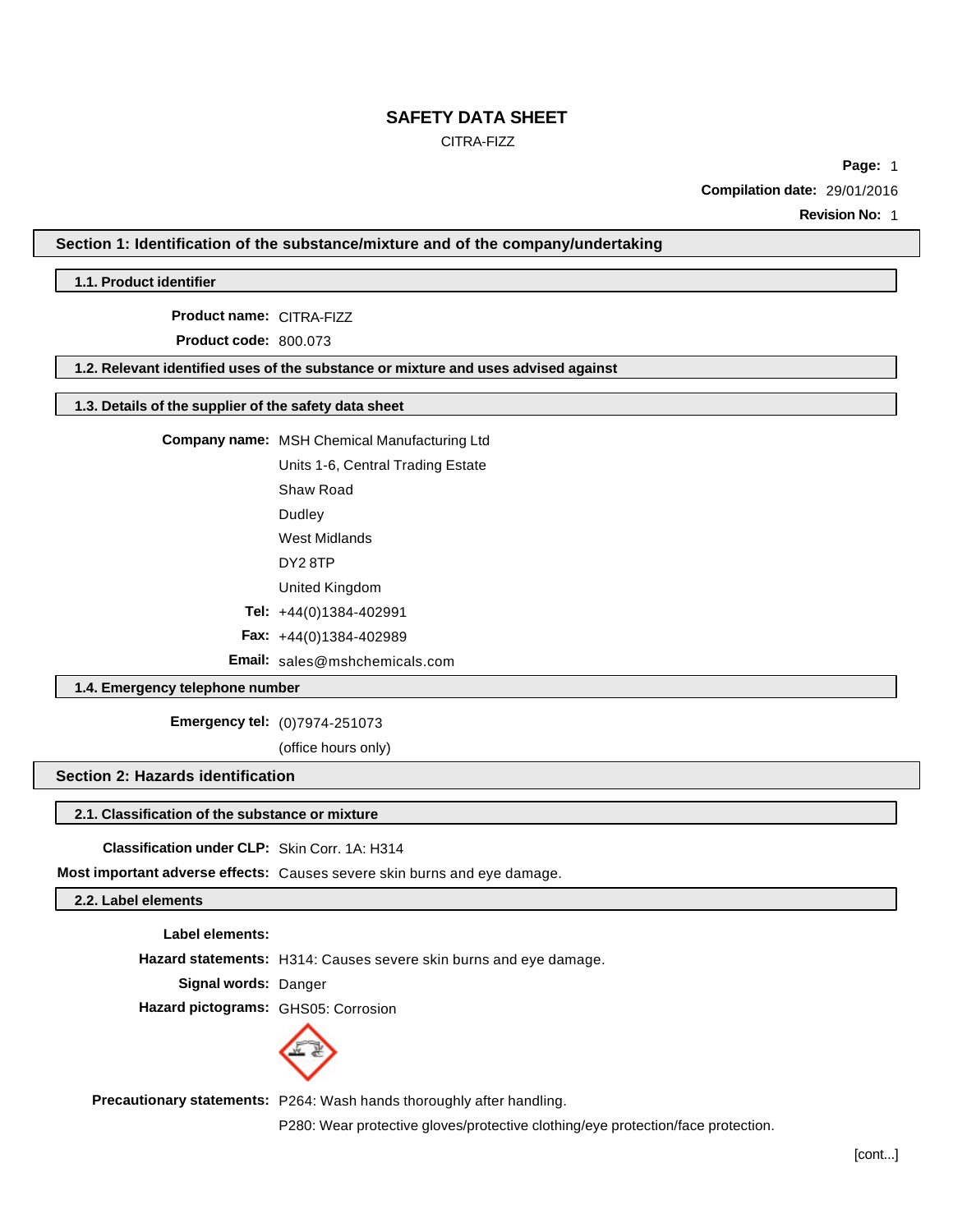## CITRA-FIZZ

**Page:** 2

P305+351+338: IF IN EYES: Rinse cautiously with water for several minutes. Remove

contact lenses, if present and easy to do. Continue rinsing.

P321: Specific treatment (see instructions on this label).

P405: Store locked up.

P501: Dispose of contents/container to hazardous or special waste collection point.

## **2.3. Other hazards**

**PBT:** This product is not identified as a PBT/vPvB substance.

## **Section 3: Composition/information on ingredients**

## **3.2. Mixtures**

#### **Hazardous ingredients:**

SODIUM HYDROXIDE

| <b>EINECS</b>       | <b>CAS</b> | PBT / WEL | <b>CLP Classification</b>                                 | Percent   |
|---------------------|------------|-----------|-----------------------------------------------------------|-----------|
| 215-185-5           | 1310-73-2  |           | Skin Corr. 1A: H314                                       | 50-70%    |
| SODIUM PERCARBONATE |            |           |                                                           |           |
| 239-707-6           | 15630-89-4 |           | Acute Tox. 4: H302; Eye Dam. 1: H318;<br>Ox. Sol. 2: H272 | 10-30%    |
| SODIUM CARBONATE    |            |           |                                                           |           |
| 207-838-8           | 497-19-8   |           | Eye Irrit. 2: H319                                        | $1 - 10%$ |

## **Section 4: First aid measures**

## **4.1. Description of first aid measures**

| Skin contact: Remove all contaminated clothes and footwear immediately unless stuck to skin.               |
|------------------------------------------------------------------------------------------------------------|
| Drench the affected skin with running water for 10 minutes or longer if substance is still                 |
| on skin. Transfer to hospital if there are burns or symptoms of poisoning.                                 |
| Eye contact: Bathe the eye with running water for 15 minutes. Transfer to hospital for specialist          |
| examination.                                                                                               |
| <b>Ingestion:</b> Wash out mouth with water. Do not induce vomiting. Give 1 cup of water to drink every 10 |
| minutes. If unconscious, check for breathing and apply artificial respiration if necessary.                |
| If unconscious and breathing is OK, place in the recovery position. Transfer to hospital                   |
| as soon as possible.                                                                                       |
| <b>Inhalation:</b> Remove casualty from exposure ensuring one's own safety whilst doing so. If             |
| unconscious and breathing is OK, place in the recovery position. If conscious, ensure                      |
| the casualty sits or lies down. If breathing becomes bubbly, have the casualty sit and                     |
| provide oxygen if available. Transfer to hospital as soon as possible.                                     |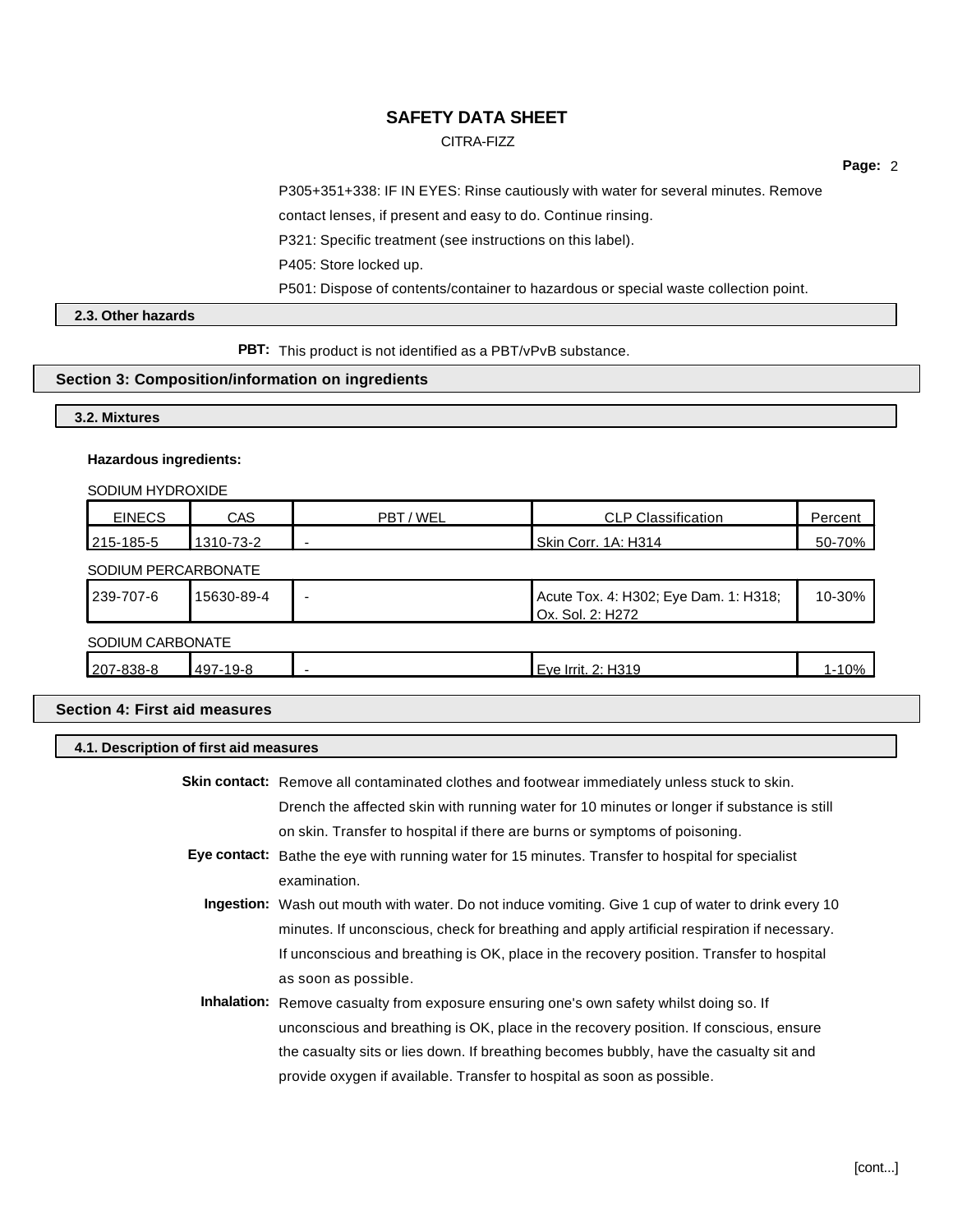#### CITRA-FIZZ

#### **4.2. Most important symptoms and effects, both acute and delayed**

**Skin contact:** Blistering may occur. Progressive ulceration will occur if treatment is not immediate.

**Eye contact:** Corneal burns may occur. May cause permanent damage.

**Ingestion:** Corrosive burns may appear around the lips. Blood may be vomited. There may be bleeding from the mouth or nose.

**Inhalation:** There may be shortness of breath with a burning sensation in the throat. Exposure may cause coughing or wheezing.

**Delayed / immediate effects:** Immediate effects can be expected after short-term exposure.

**4.3. Indication of any immediate medical attention and special treatment needed**

**Immediate / special treatment:** Eye bathing equipment should be available on the premises.

## **Section 5: Fire-fighting measures**

### **5.1. Extinguishing media**

**Extinguishing media:** Suitable extinguishing media for the surrounding fire should be used. Use water spray

to cool containers.

## **5.2. Special hazards arising from the substance or mixture**

**Exposure hazards:** Corrosive. In combustion emits toxic fumes.

## **5.3. Advice for fire-fighters**

**Advice for fire-fighters:** Wear self-contained breathing apparatus. Wear protective clothing to prevent contact with skin and eyes.

### **Section 6: Accidental release measures**

## **6.1. Personal precautions, protective equipment and emergency procedures**

**Personal precautions:** Notify the police and fire brigade immediately. If outside keep bystanders upwind and away from danger point. Mark out the contaminated area with signs and prevent access to unauthorised personnel. Do not attempt to take action without suitable protective clothing - see section 8 of SDS. Do not create dust.

#### **6.2. Environmental precautions**

**Environmental precautions:** Do not discharge into drains or rivers.

## **6.3. Methods and material for containment and cleaning up**

**Clean-up procedures:** Clean-up should be dealt with only by qualified personnel familiar with the specific substance. Transfer to a closable, labelled salvage container for disposal by an appropriate method.

### **6.4. Reference to other sections**

**Reference to other sections:** Refer to section 8 of SDS.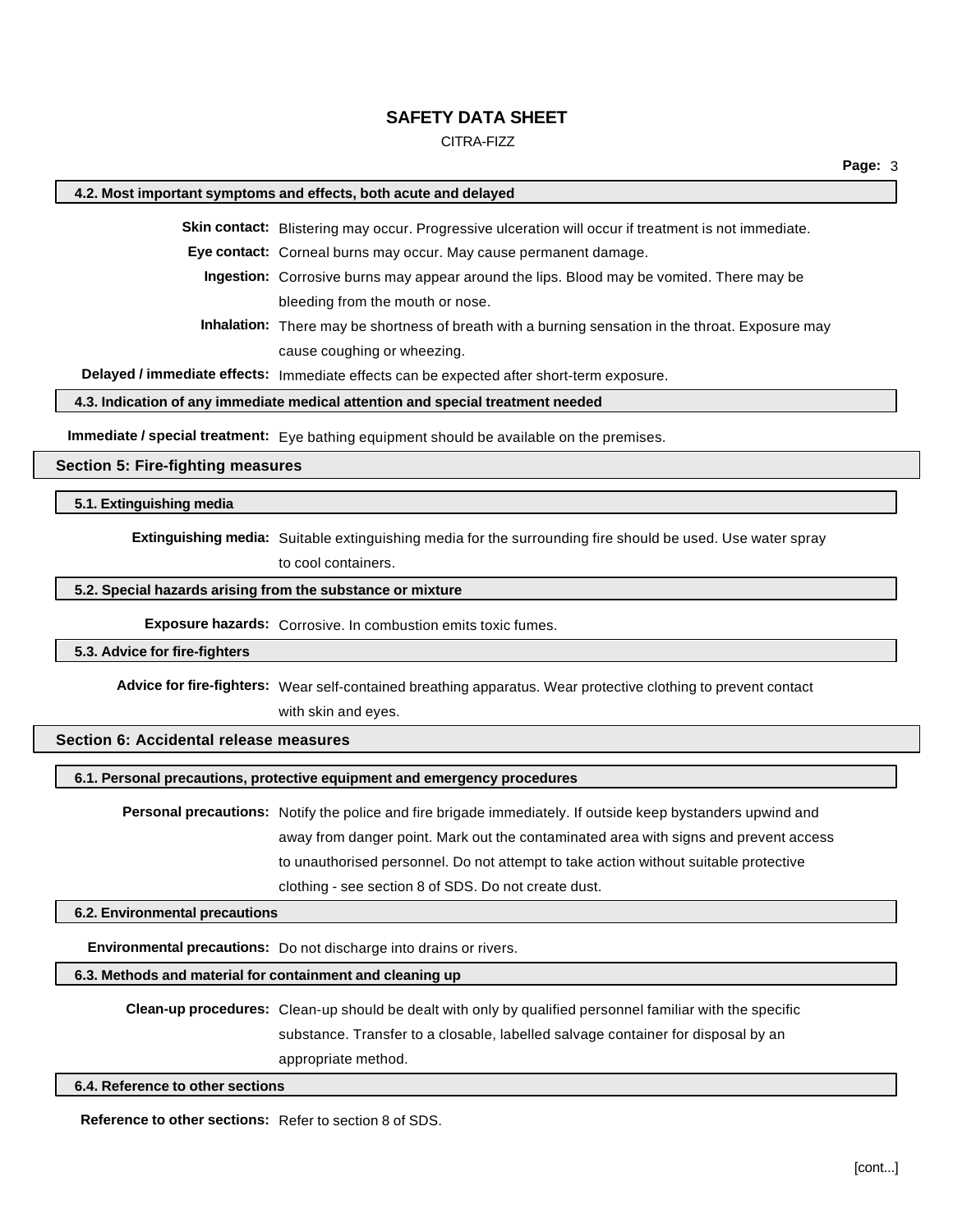## CITRA-FIZZ

**Page:** 4

#### **Section 7: Handling and storage**

#### **7.1. Precautions for safe handling**

**Handling requirements:** Avoid direct contact with the substance. Ensure there is sufficient ventilation of the area.

Do not handle in a confined space. Avoid the formation or spread of dust in the air.

### **7.2. Conditions for safe storage, including any incompatibilities**

**Storage conditions:** Store in a cool, well ventilated area. Keep container tightly closed.

**7.3. Specific end use(s)**

**Specific end use(s):** No data available.

## **Section 8: Exposure controls/personal protection**

**8.1. Control parameters**

#### **Hazardous ingredients:**

**SODIUM HYDROXIDE**

| Workplace exposure limits: |            |                    | Respirable dust |              |  |
|----------------------------|------------|--------------------|-----------------|--------------|--|
| <b>State</b>               | 8 hour TWA | 15 min. STEL       | 8 hour TWA      | 15 min. STEL |  |
| UK                         |            | $2 \text{ ma/m}$ 3 |                 |              |  |

**DNEL/PNEC Values**

**DNEL / PNEC** No data available.

**8.2. Exposure controls**

**Engineering measures:** Ensure there is sufficient ventilation of the area. **Respiratory protection:** Self-contained breathing apparatus must be available in case of emergency. Respiratory protective device with particle filter. **Hand protection:** Protective gloves. **Eye protection:** Tightly fitting safety goggles. Ensure eye bath is to hand. **Skin protection:** Protective clothing.

## **Section 9: Physical and chemical properties**

## **9.1. Information on basic physical and chemical properties**

**State:** Powder **Colour:** White **Odour:** Citrus **Evaporation rate:** No data available. **Oxidising:** No data available. **Solubility in water:** Soluble **Viscosity:** No data available.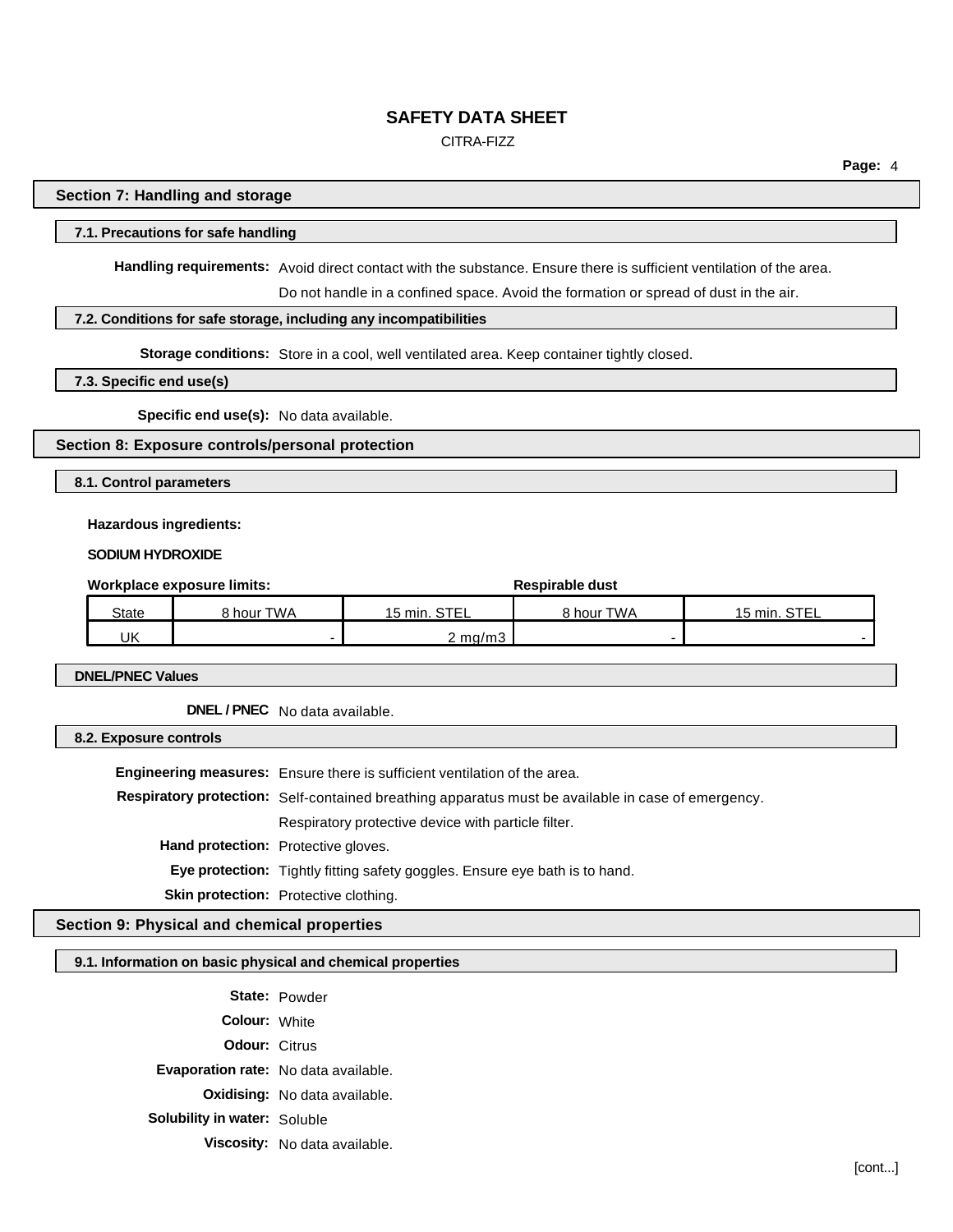#### CITRA-FIZZ

| Boiling point/range $C: >35$                     |                                      | Melting point/range°C: No data available.       |                                  |
|--------------------------------------------------|--------------------------------------|-------------------------------------------------|----------------------------------|
| Flammability limits %: lower: No data available. |                                      |                                                 | <b>upper:</b> No data available. |
| Flash point $C: >93$                             |                                      | Part.coeff. n-octanol/water: No data available. |                                  |
| Autoflammability°C: No data available.           |                                      | Vapour pressure: No data available.             |                                  |
|                                                  | Relative density: No data available. | <b>pH: 14</b>                                   |                                  |
|                                                  | VOC g/l: No data available.          |                                                 |                                  |

**9.2. Other information**

**Other information:** No data available.

## **Section 10: Stability and reactivity**

**10.1. Reactivity**

**Reactivity:** Stable under recommended transport or storage conditions.

**10.2. Chemical stability**

**Chemical stability:** Stable under normal conditions.

## **10.3. Possibility of hazardous reactions**

**Hazardous reactions:** Hazardous reactions will not occur under normal transport or storage conditions.

Decomposition may occur on exposure to conditions or materials listed below.

**10.4. Conditions to avoid**

**Conditions to avoid:** Heat.

**10.5. Incompatible materials**

**Materials to avoid:** Strong oxidising agents. Strong acids.

#### **10.6. Hazardous decomposition products**

**Haz. decomp. products:** In combustion emits toxic fumes.

### **Section 11: Toxicological information**

**11.1. Information on toxicological effects**

**Hazardous ingredients:**

#### **SODIUM HYDROXIDE**

| <b>IPR</b> | <b>MUS</b>            | LD50 | 40  | max(1/2)<br>۱۳۰ ال<br>. |
|------------|-----------------------|------|-----|-------------------------|
| ORL        | $\blacksquare$<br>RD. | LDLC | 500 | ma/ka                   |

## **SODIUM PERCARBONATE**

| <b>DERMAL</b> | $I$ <sub>RB</sub> $\tau$ | D50 | 2000 | l ma/ka |
|---------------|--------------------------|-----|------|---------|
|               |                          |     |      |         |

**Page:** 5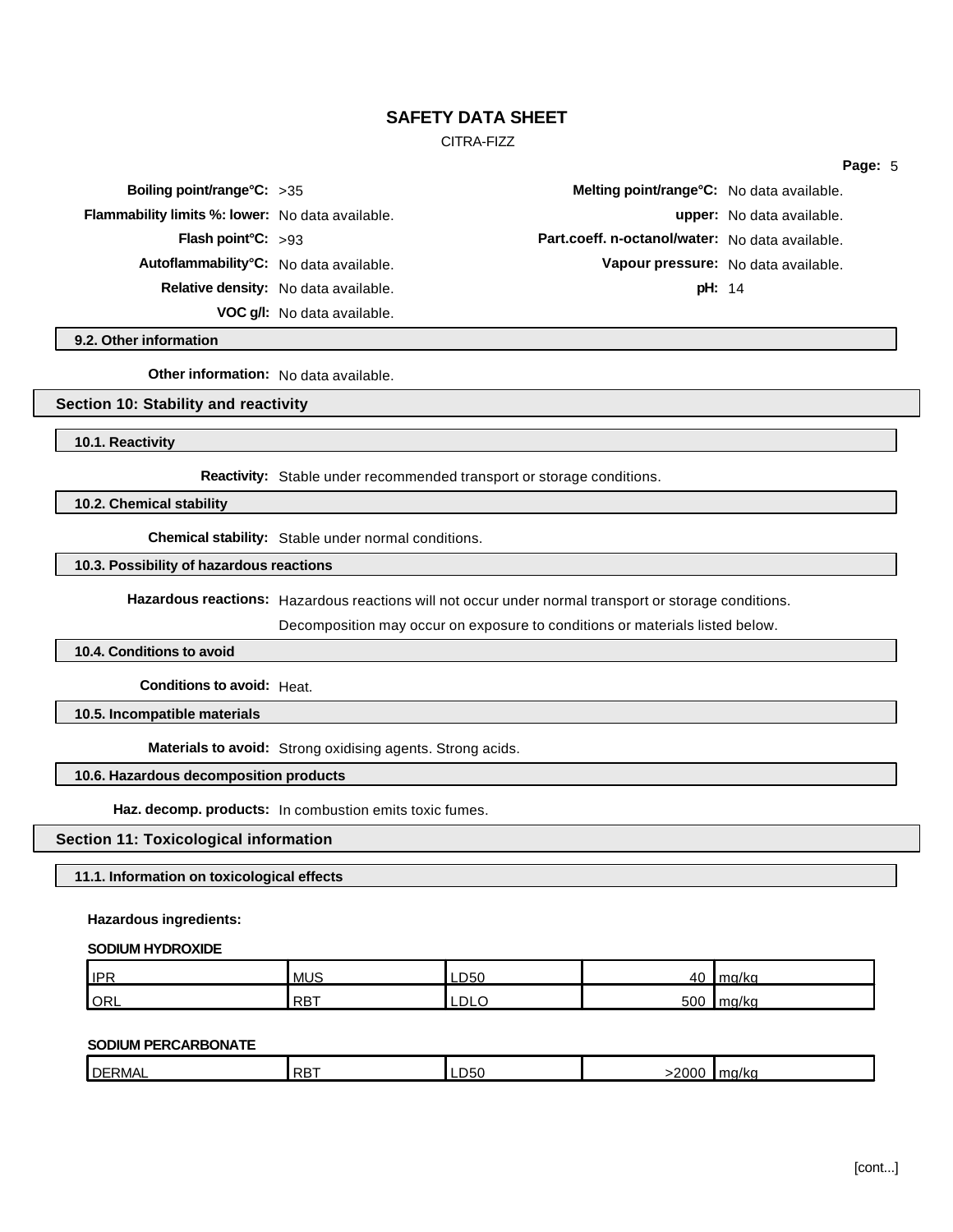## CITRA-FIZZ

| <b>DUST/MIST</b> | <b>RAT</b> | LD50 | >4580 | ma/ka |
|------------------|------------|------|-------|-------|
| <b>ORAL</b>      | <b>RAT</b> | LD50 | 2400  | ma/ka |

### **SODIUM CARBONATE**

| ORL | <b>MUS</b> | LD50 | 6600 | l ma/ka    |
|-----|------------|------|------|------------|
| ORL | <b>RAT</b> | LD50 |      | 4090 mg/kg |
| SCL | <b>MUS</b> | LD50 | 2210 | ma/ka      |

## **Relevant hazards for substance:**

| Hazard                        | Route | <b>Basis</b>          |
|-------------------------------|-------|-----------------------|
| Skin corrosion/irritation     | DRM   | Hazardous: calculated |
| Serious eve damage/irritation | OP1   | Hazardous: calculated |

### **Symptoms / routes of exposure**

**Skin contact:** Blistering may occur. Progressive ulceration will occur if treatment is not immediate.

**Eye contact:** Corneal burns may occur. May cause permanent damage.

**Ingestion:** Corrosive burns may appear around the lips. Blood may be vomited. There may be bleeding from the mouth or nose.

**Inhalation:** There may be shortness of breath with a burning sensation in the throat. Exposure may cause coughing or wheezing.

**Delayed / immediate effects:** Immediate effects can be expected after short-term exposure.

## **Section 12: Ecological information**

**12.1. Toxicity**

**Ecotoxicity values:** No data available.

## **12.2. Persistence and degradability**

**Persistence and degradability:** Biodegradable.

**12.3. Bioaccumulative potential**

**Bioaccumulative potential:** No bioaccumulation potential.

**12.4. Mobility in soil**

**12.5. Results of PBT and vPvB assessment**

**PBT identification:** This product is not identified as a PBT/vPvB substance.

**12.6. Other adverse effects**

**Other adverse effects:** Negligible ecotoxicity.

## **Section 13: Disposal considerations**

**Page:** 6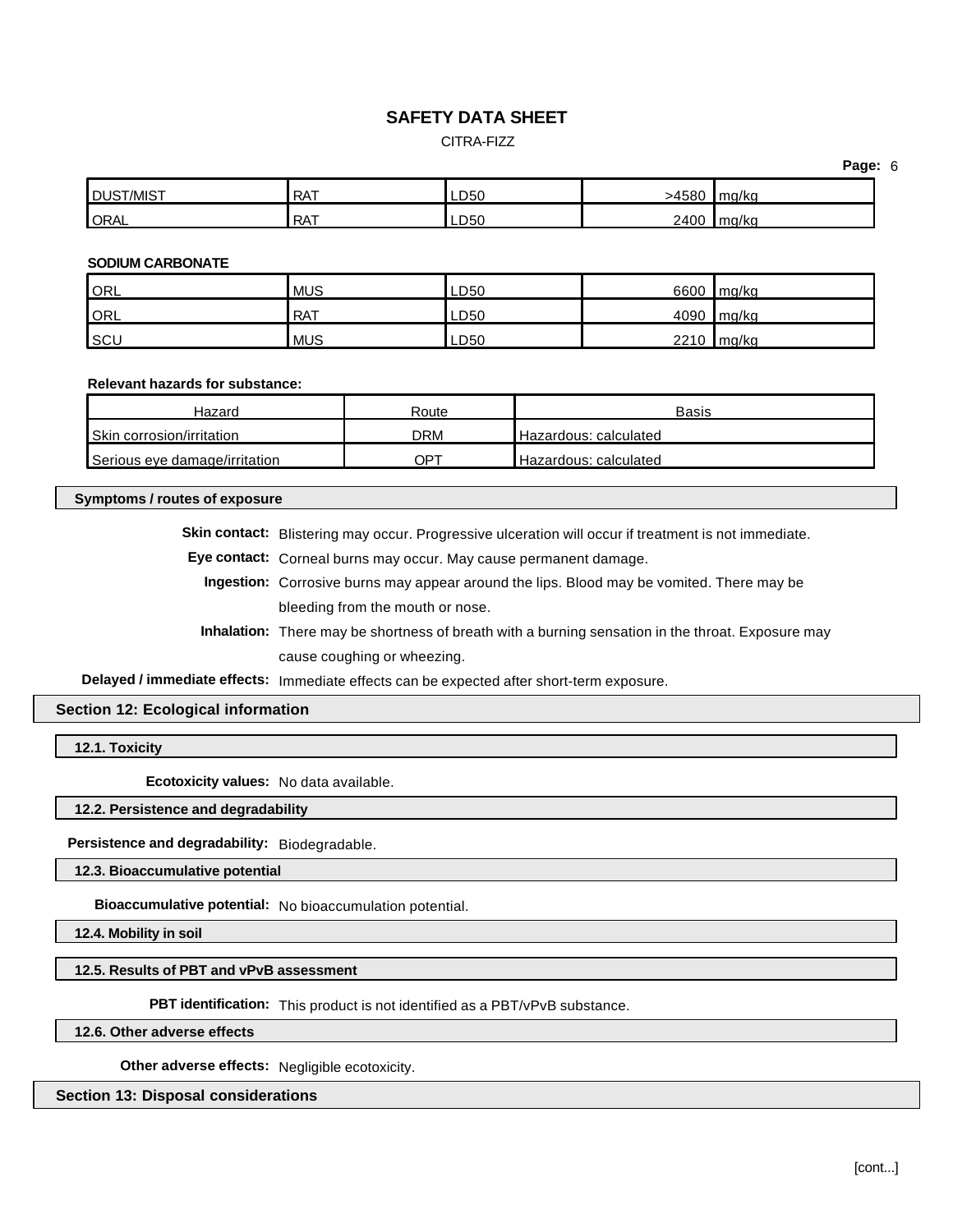## CITRA-FIZZ

**Page:** 7

#### **13.1. Waste treatment methods**

**Disposal operations:** Transfer to a suitable container and arrange for collection by specialised disposal company.

> **NB:** The user's attention is drawn to the possible existence of regional or national regulations regarding disposal.

## **Section 14: Transport information**

**14.1. UN number**

**UN number:** UN1759

**14.2. UN proper shipping name**

**Shipping name:** CORROSIVE SOLID, N.O.S.

(SODIUM HYDROXIDE)

**14.3. Transport hazard class(es)**

**Transport class:** 8

**14.4. Packing group**

**Packing group:** I

**14.5. Environmental hazards**

**Environmentally hazardous:** No **Marine pollutant:** No

**14.6. Special precautions for user**

**Special precautions:** No special precautions.

**Tunnel code:** E

**Transport category:** 1

**Section 15: Regulatory information**

**15.1. Safety, health and environmental regulations/legislation specific for the substance or mixture**

**15.2. Chemical Safety Assessment**

**Section 16: Other information**

## **Other information**

**Other information:** This safety data sheet is prepared in accordance with Commission Regulation (EU) No 453/2010. \* indicates text in the SDS which has changed since the last revision. **Phrases used in s.2 and s.3:** H272: May intensify fire; oxidiser. H302: Harmful if swallowed.

H314: Causes severe skin burns and eye damage.